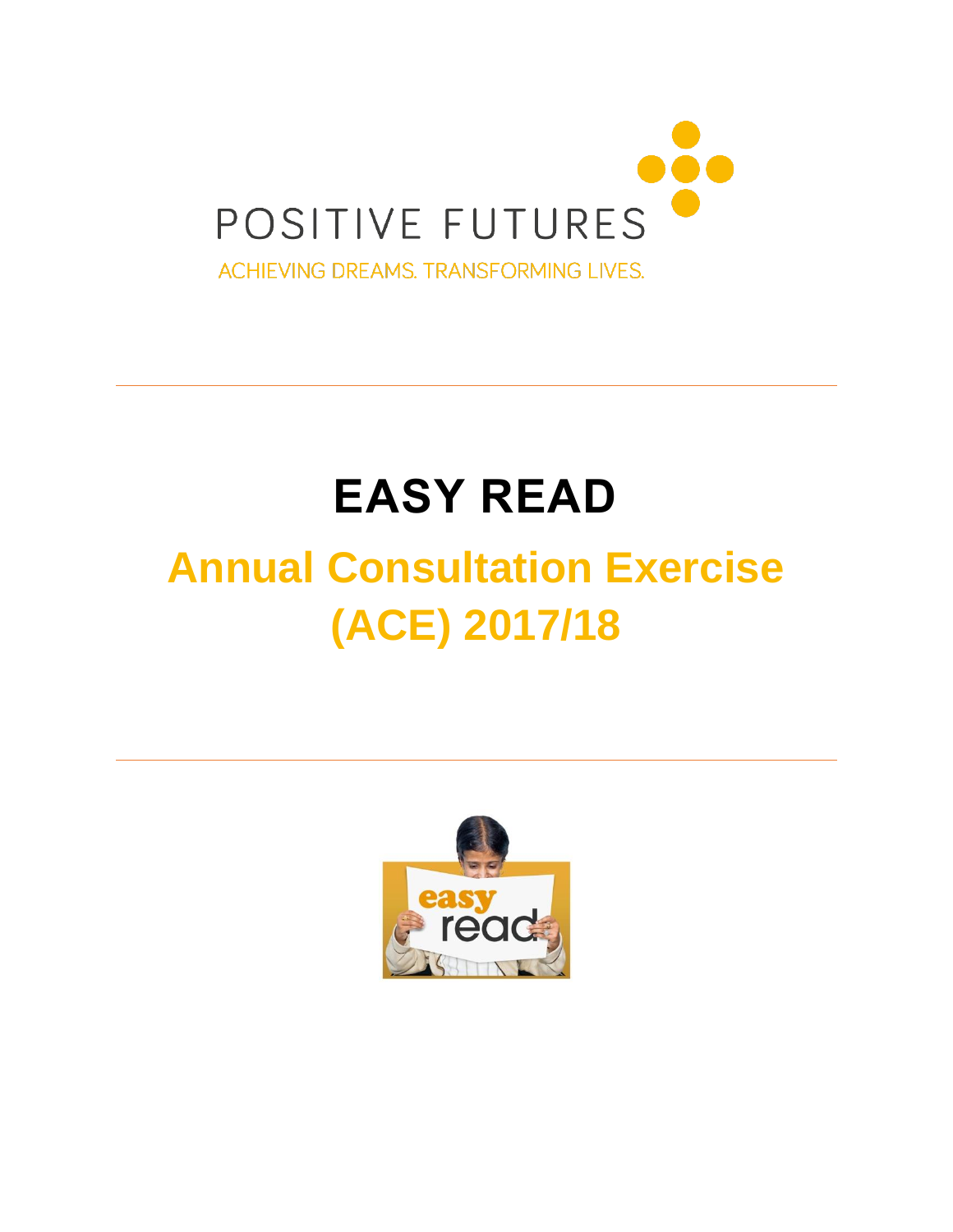

We asked people we support, families and staff who work in Health and Social Care Trusts for their feedback.



There were 200 replies!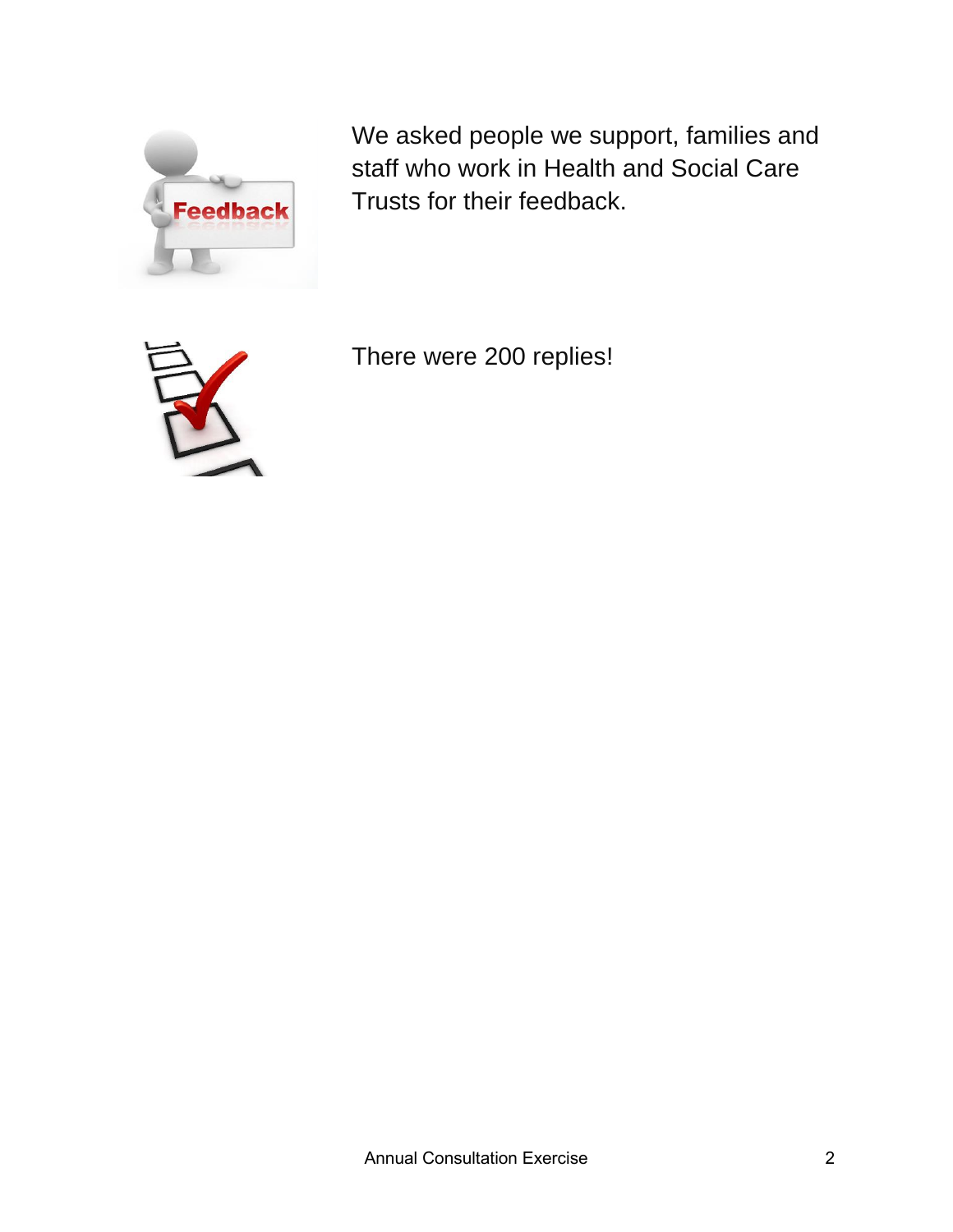### **People were very positive about our support**

Each question had 4 possible answers:



## **Are you happy with the support provided by Positive Futures?**

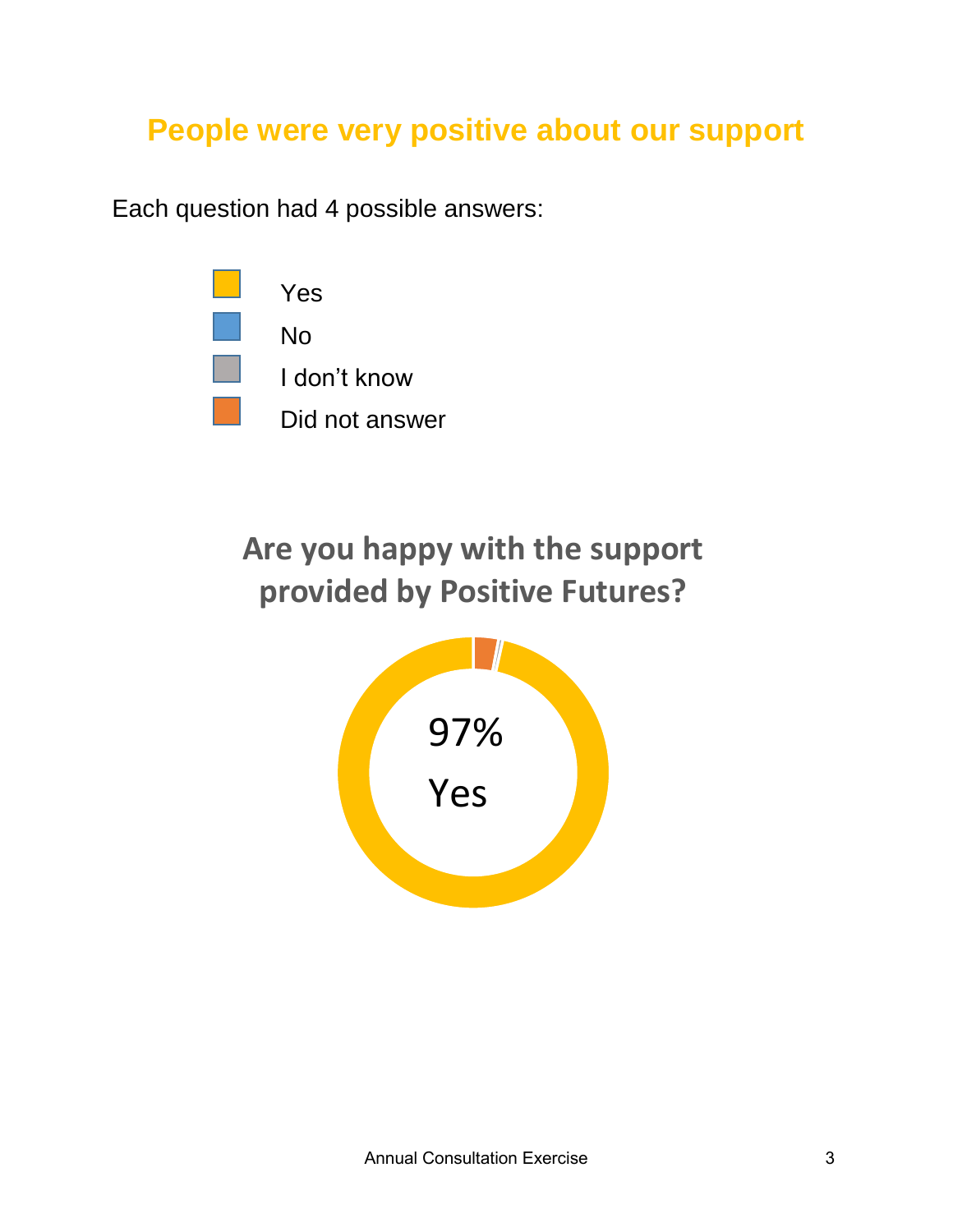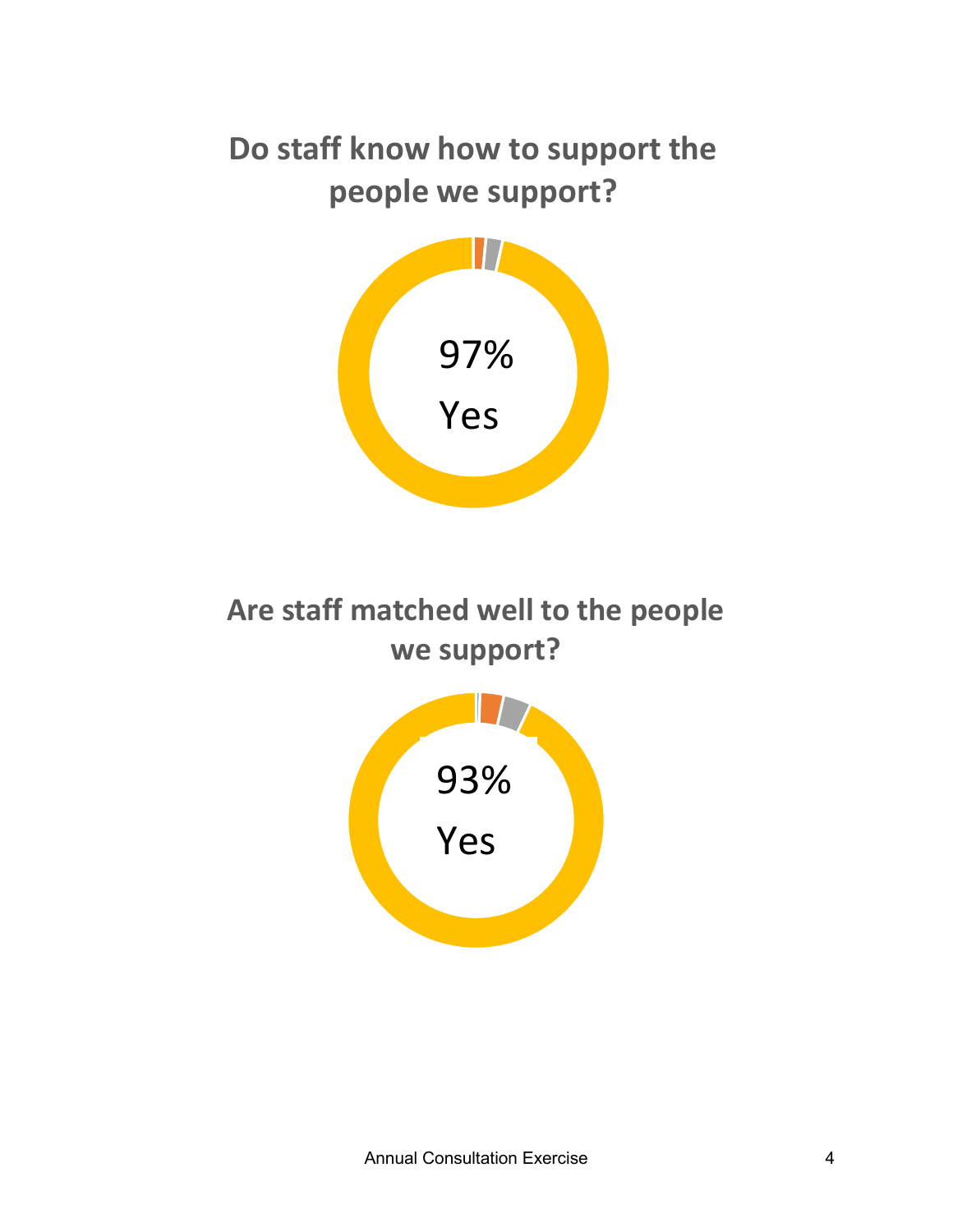## **Do staff always listen to the people we support?**



**Are the people we support supported in a safe environment?**

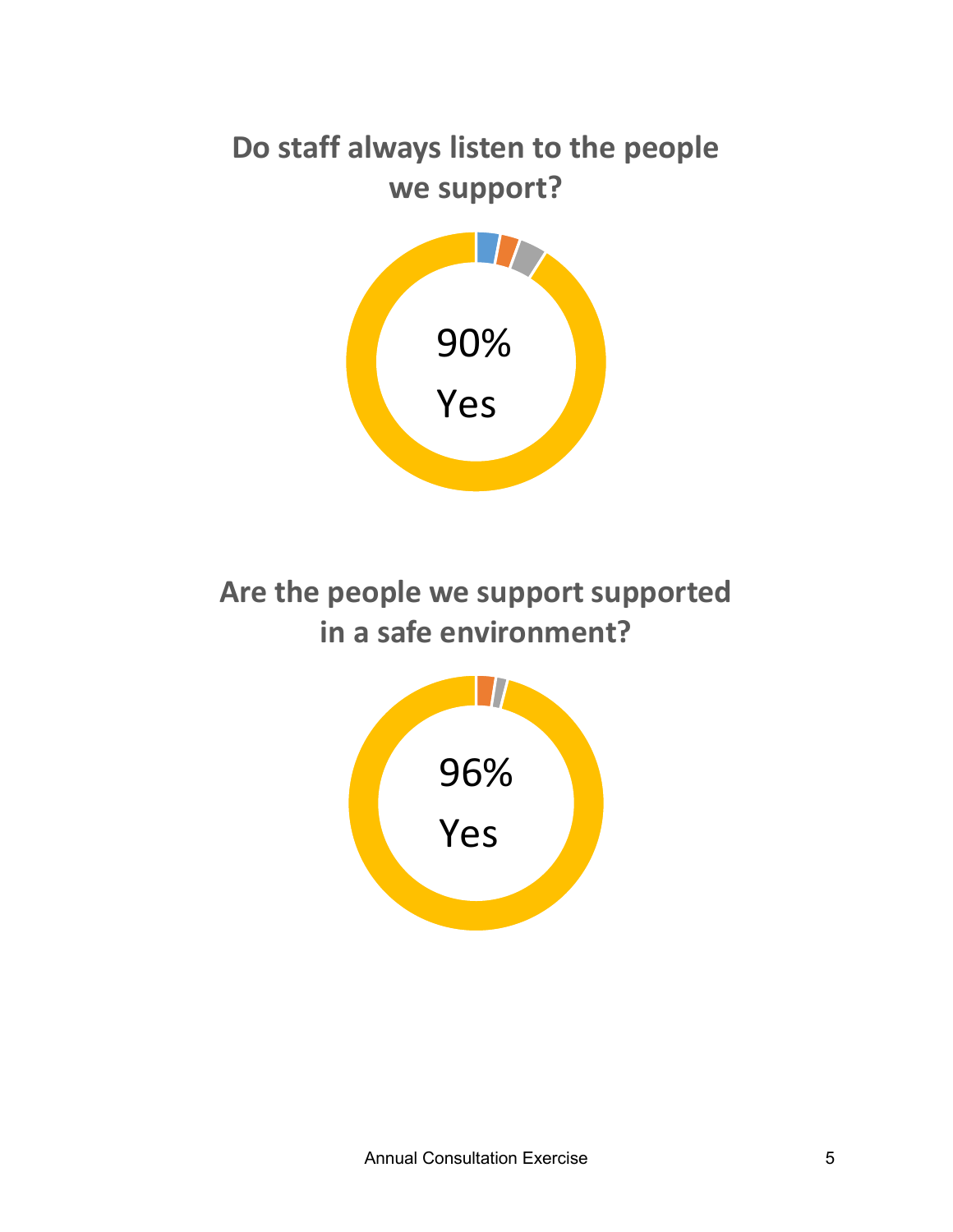### **Do staff support the people we support to make their own choices?**



**Does the support the people we support receive from Positive Futures improve their quality of life?**

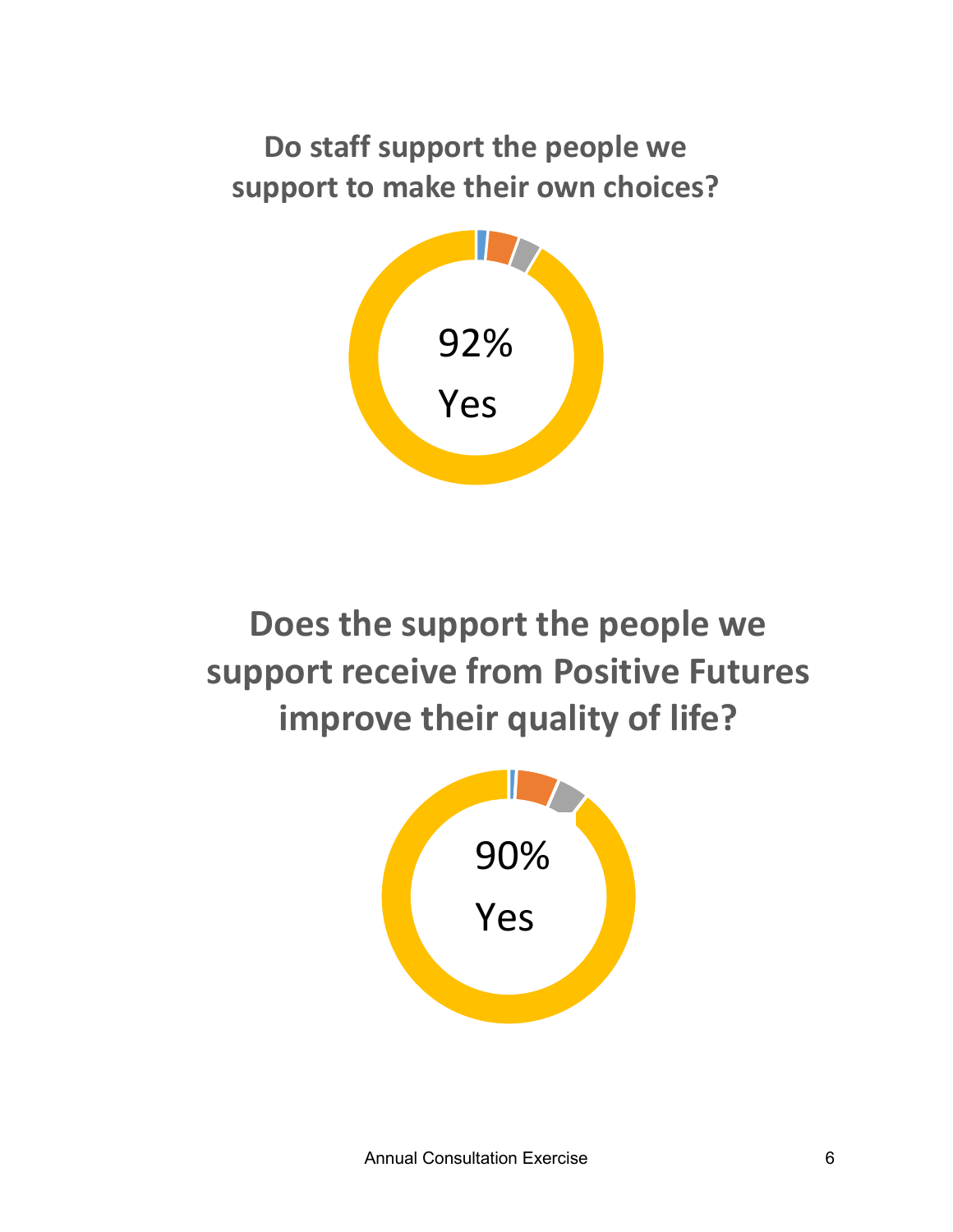#### **Successes and Achievements**

People told us they liked:



Our person centred support.



How well staff understand the needs of people.



Our helpful support with everyday tasks.



That people are treated with dignity and respect.



That there are good opportunities for people we support to get involved in social events and activities.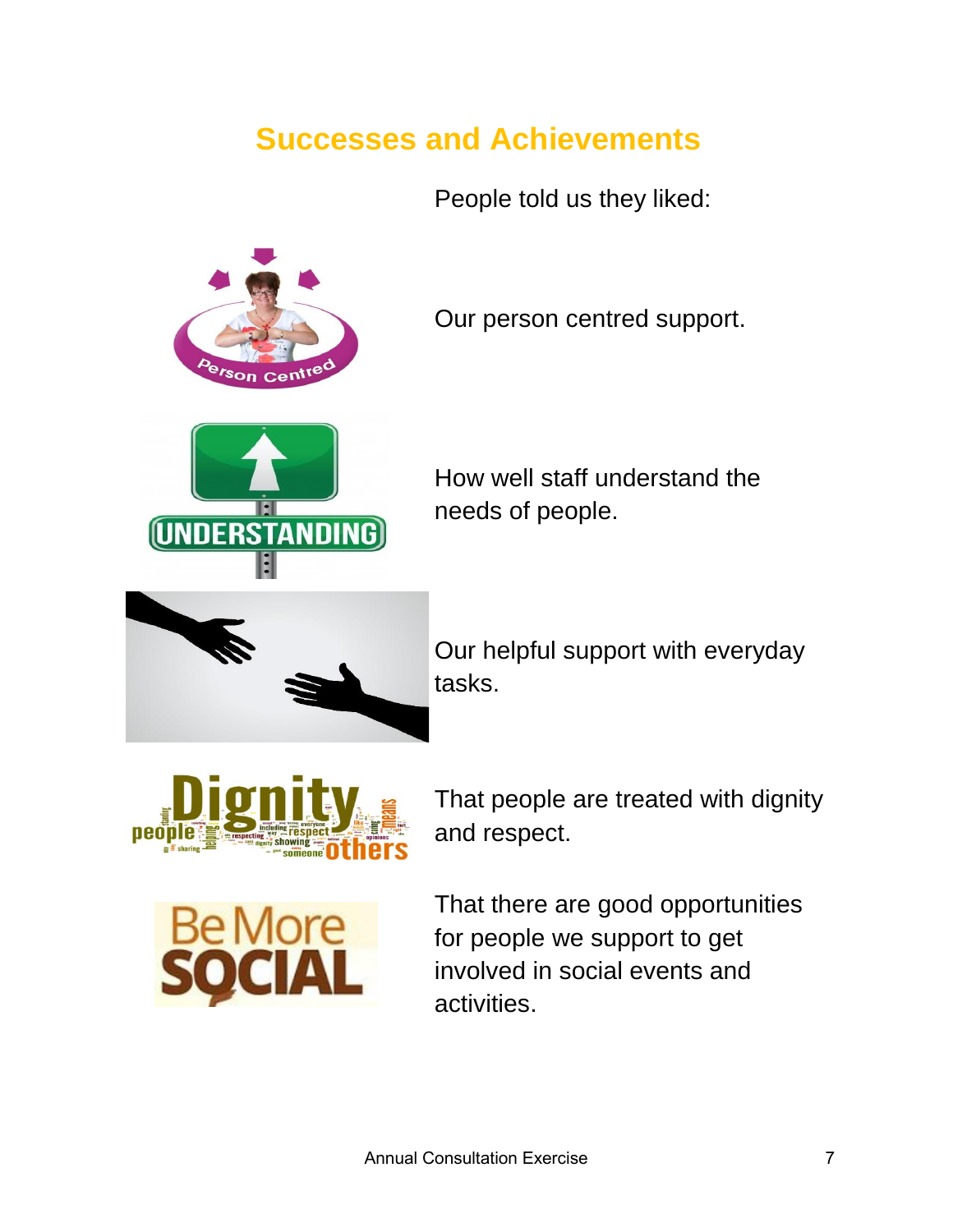

That our support helps to increase people's independence and confidence.



Support that made people we support feel safe.



Support to help people make their own choices.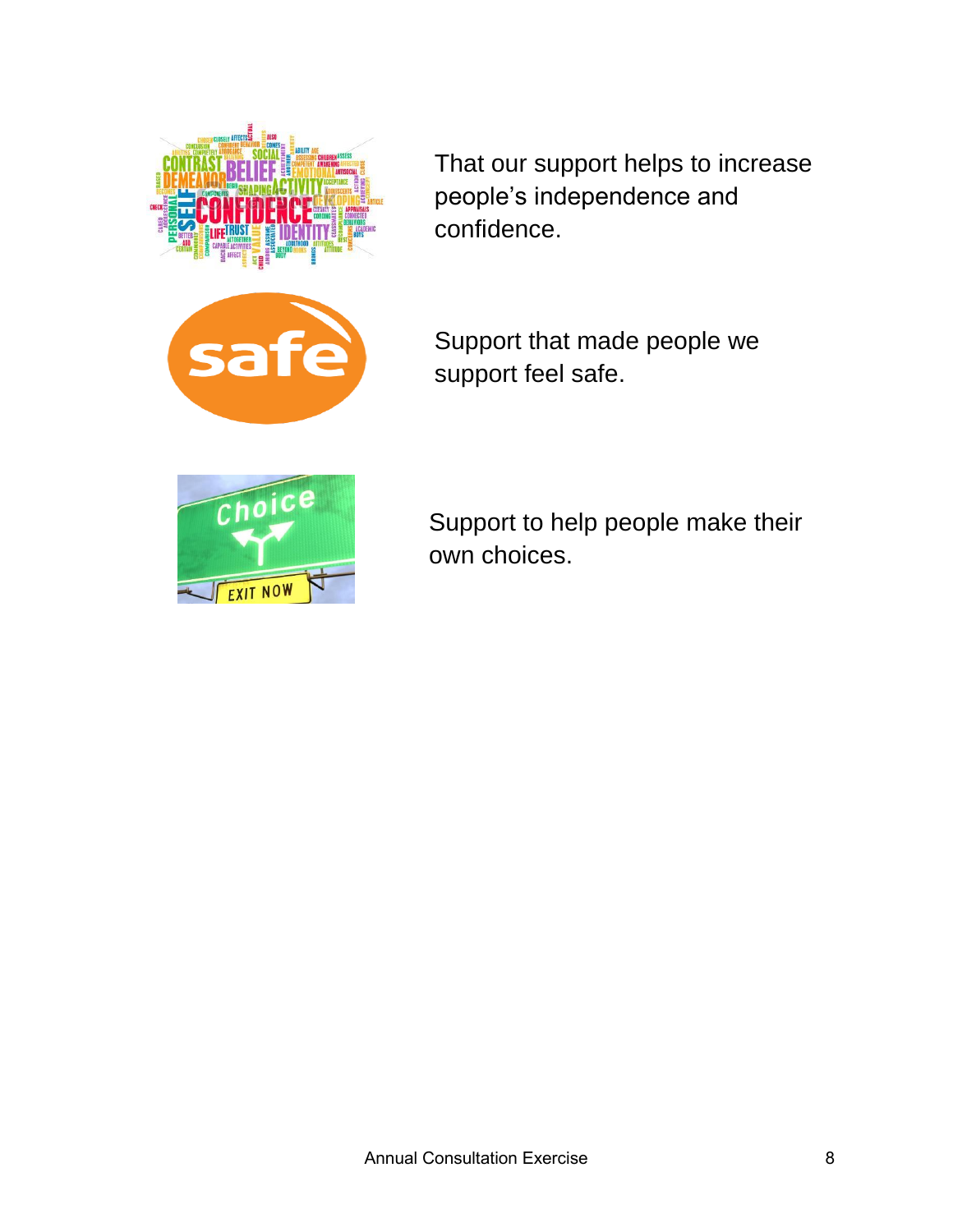#### **Areas for improvement**

People told us we could get better at:





employee

Staff need to always encourage people we support to make their own choices and decisions about their lives.

Make sure staff are always well matched to the person they support.

Keeping good staff.



Better communication with some families / carers.

Ensuring that all people we support are supported to access social opportunities / activities as appropriate.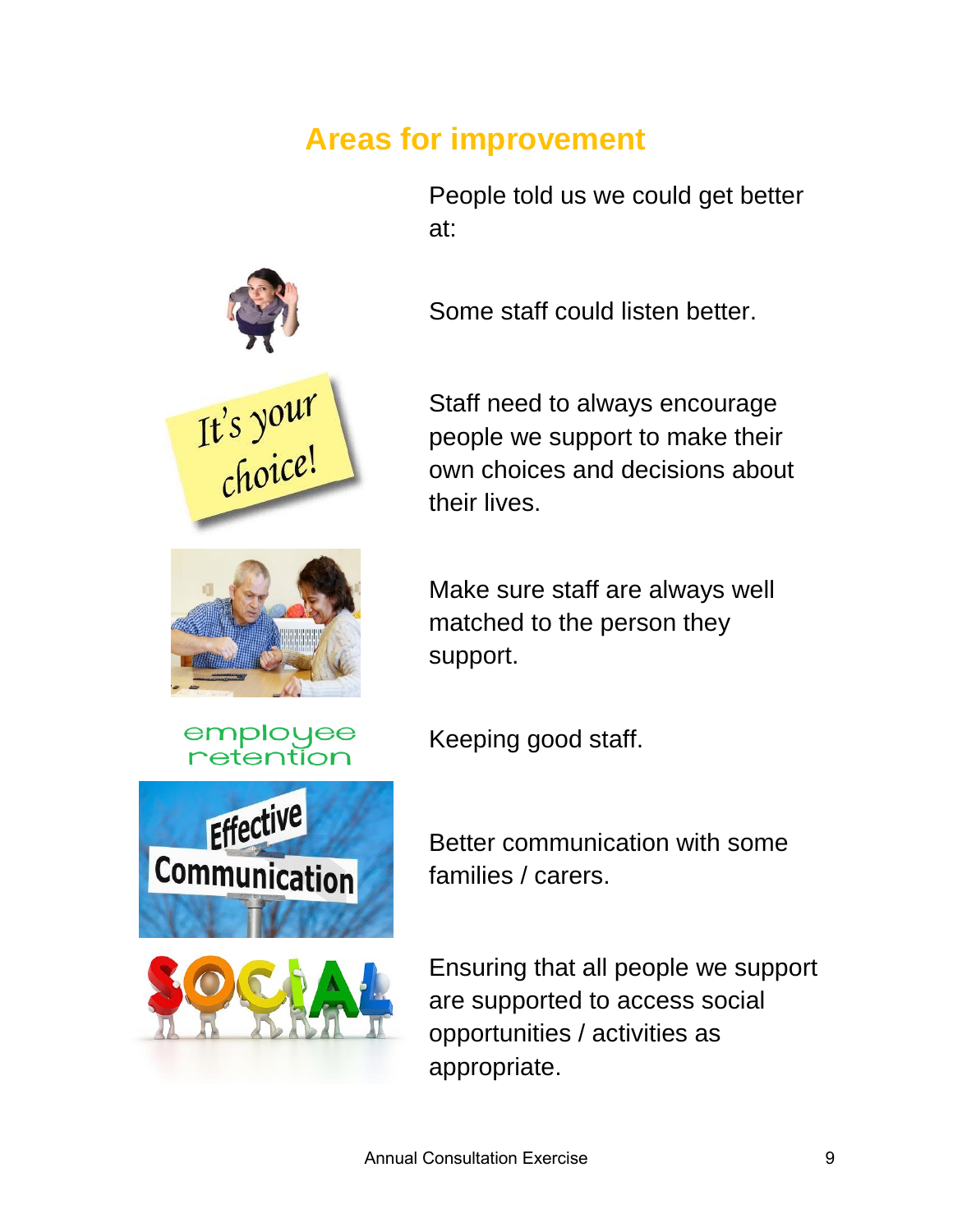## **What are we going to do based on this feedback?**



We are going to share the feedback with people we support, families, staff, volunteers and staff from Health and Social Care Trusts.



We are going to say thank you to all our staff and volunteers for providing great support.



We are going to review and revise our Code of Conduct to make sure all staff always:

- listen to people we support (both verbal and non-verbal communication)
- help people we support make their own choices and decisions about their lives.



We are going to issue an Easy Read Code of Conduct so people we support and families are clear about how all staff should support people.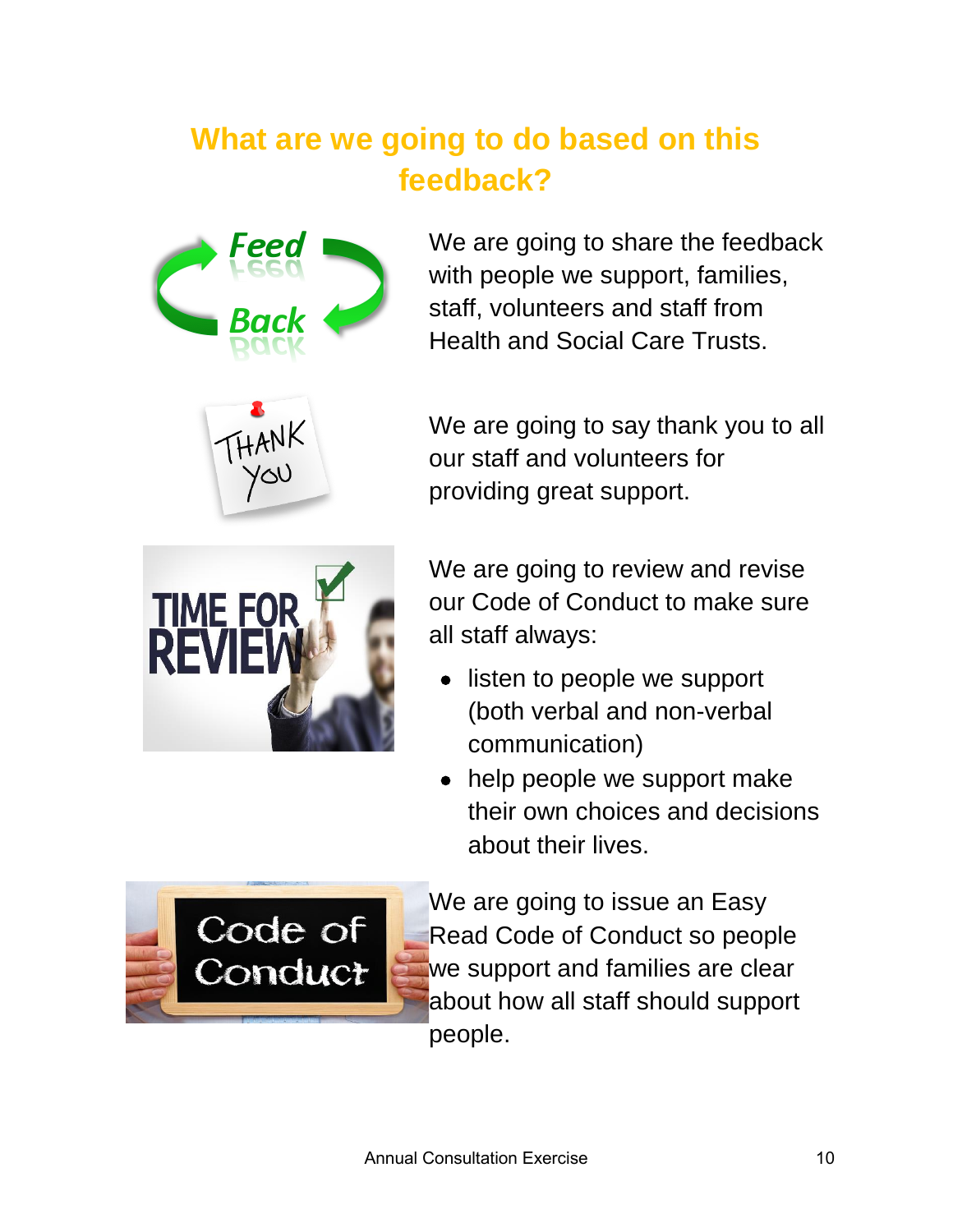

We are going to share the NISCC Standards of Conduct and Practice with all people we support, families, staff and volunteers so everyone is clear about how support should be provided.

Managers will ensure that at people's next annual review, feedback from ACE will be discussed with the people we support (and families if relevant) and staff from Health and Social Care Trusts.



**DISCUSSION** 

 $\overline{\phantom{a}}$   $\leftarrow$  Recruitment -

Key questions to discuss will be: are there any changes needed to:

- better match staff?
- improve communication with families?
- ensure that all the people we support access social opportunities / activities as appropriate?

We will develop and implement an organisational plan to recruit and keep good staff.